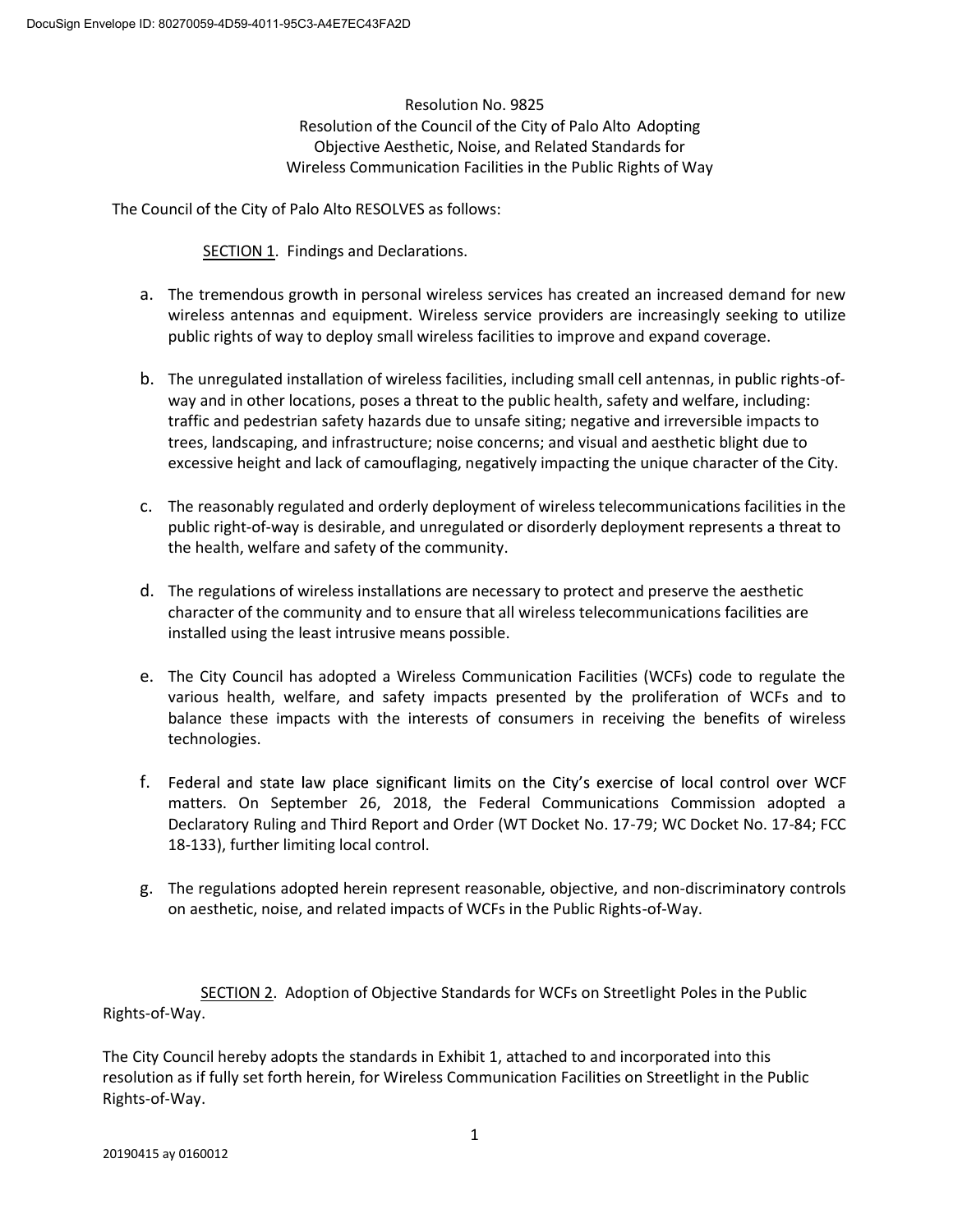SECTION 3. Adoption of Objective Standards for WCFs on Wood Utility Poles in the Public Rights-of-Way.

The City Council hereby adopts the standards in Exhibit 2, attached to and incorporated into this resolution as if fully set forth herein, for Wireless Communication Facilities on Wood Utility Poles in the Public Rights-of-Way.

 SECTION 4. If any section, subsection, clause or phrase of this resolution or the attached standards is for any reason held to be invalid, such decision shall not affect the validity of the remaining portion or sections of the resolution and exhibits. The Council hereby declares that it should have adopted the resolution and exhibits, and each section, subsection, sentence, clause or phrase thereof irrespective of the fact that any one or more sections, subsections, sentences, clauses or phrases be declared invalid.

// // // // // // // // // // // // // // // // //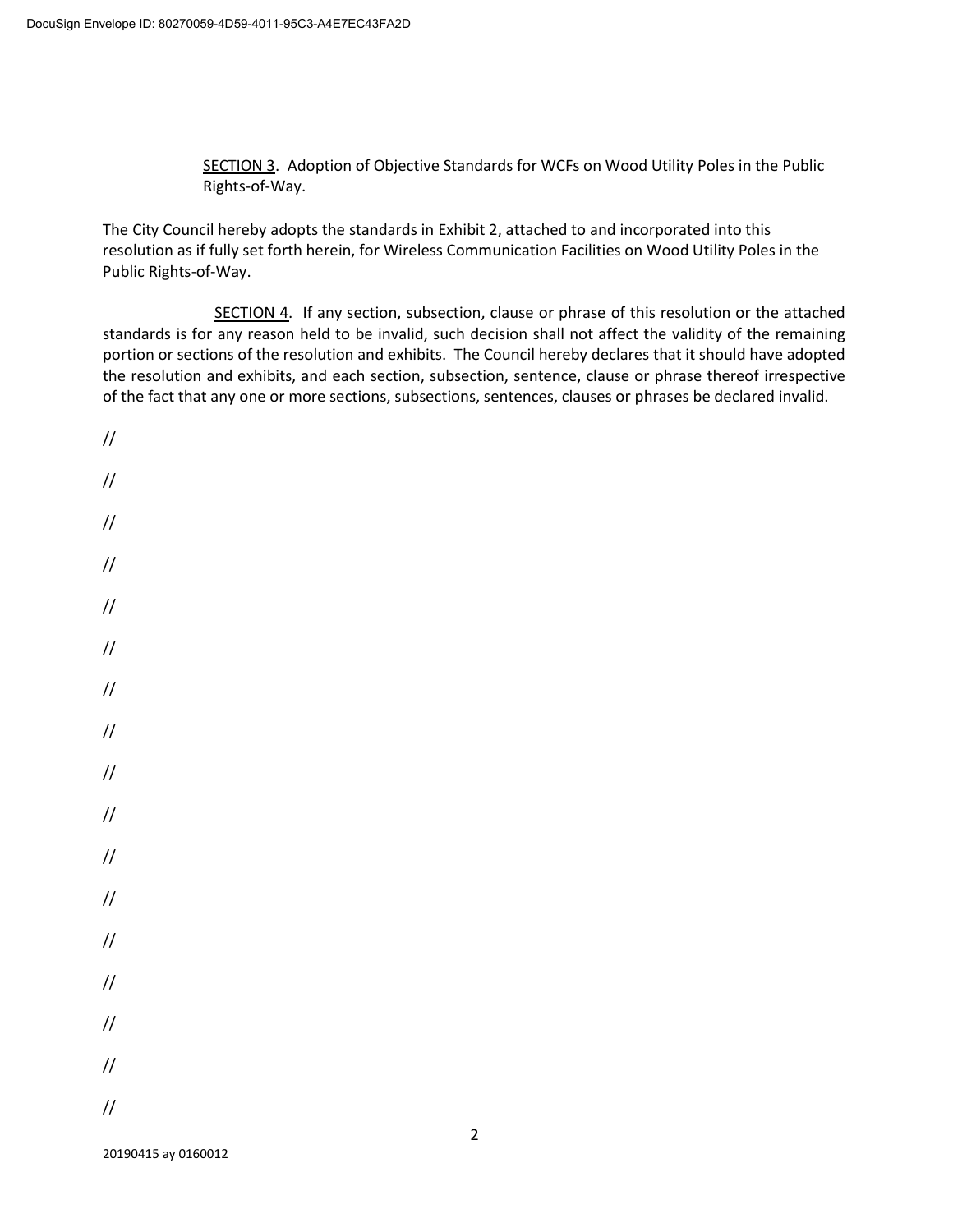SECTION 5. Environmental Review. The Council finds that this resolution is exempt from the provisions of the California Environmental Quality Act ("CEQA"), pursuant to Section 15061 of the CEQA Guidelines, because it does not authorize the construction of Wireless Communication Facilities in any locations where such facilities are not already permitted; therefore it can be seen with certainty that there is no possibility that the ordinance will have a significant effect on the environment. The resolution is further exempt under CEQA Guidelines sections 15301, 15302, 15303 and 15305 because it simply represents part of a comprehensive regulatory scheme governing minor alterations to existing facilities or small structures.

INTRODUCED AND PASSED: April 15, 2019

AYES: CORMACK, DUBOIS, FILSETH, FINE, KOU

NOES: KNISS

ABSENT: TANAKA

ABSTENTIONS:

ATTEST:

DocuSigned by:

Beth Minor

City Clerk Mayor

APPROVED AS TO FORM: APPROVED:

DocuSigned by: albert yang

Deputy City Attorney **City Manager** City Manager

DocuSianed by: Enc Filseth

DocuSigned by: Ed Swikada

0004400000



Director of Planning and Community Environment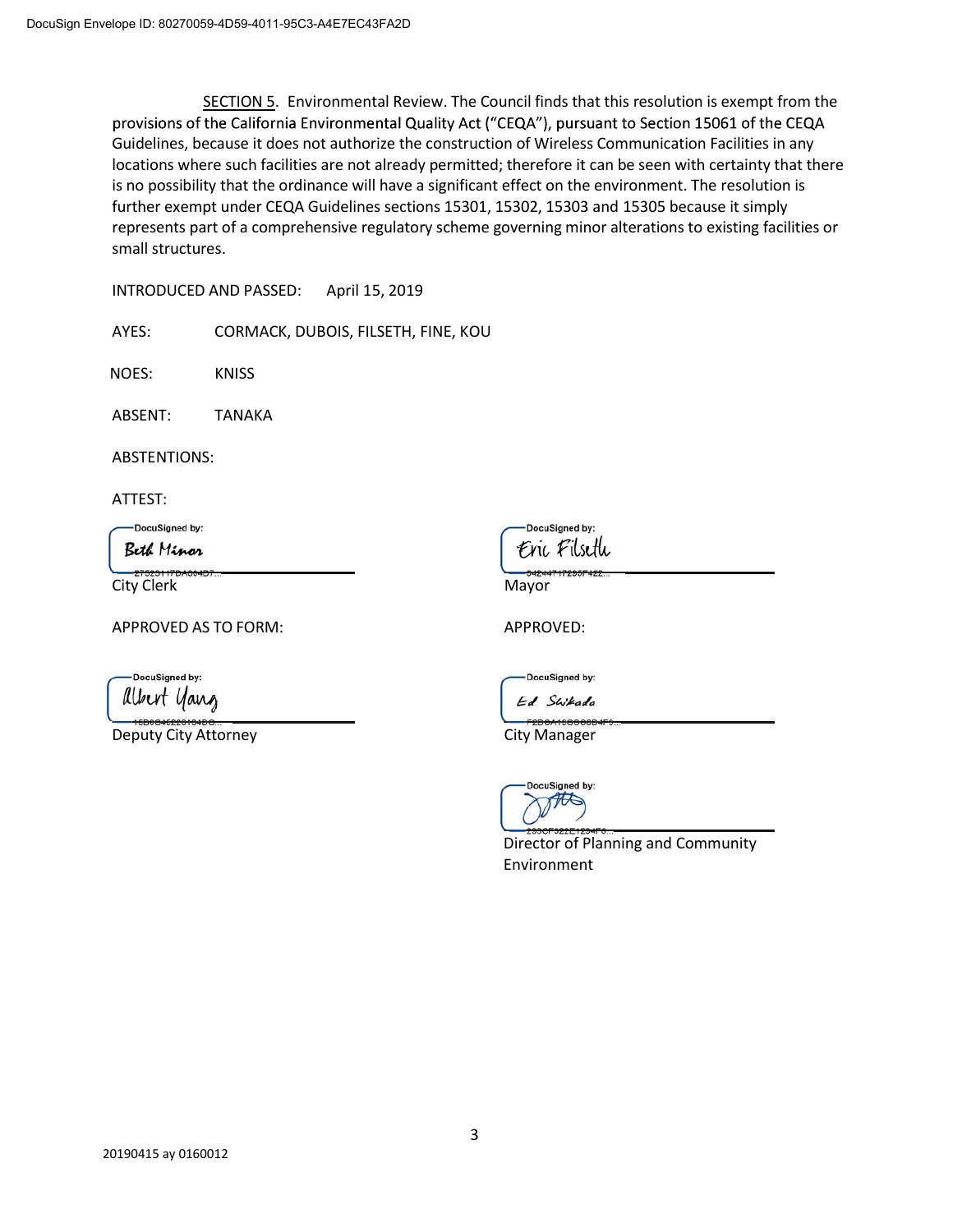# EXHIBIT 1

|    | Standard designs for WCFs located on Streetlights - An applicant proposing to attach to a Streetlight in                                                                                                                                                                                                                                                                                                                                                                           |  |  |  |  |  |
|----|------------------------------------------------------------------------------------------------------------------------------------------------------------------------------------------------------------------------------------------------------------------------------------------------------------------------------------------------------------------------------------------------------------------------------------------------------------------------------------|--|--|--|--|--|
|    | the public right of way shall utilize one of the other designs specified herein.                                                                                                                                                                                                                                                                                                                                                                                                   |  |  |  |  |  |
|    | a) Underground design: Radio equipment shall be placed in an underground vault in the                                                                                                                                                                                                                                                                                                                                                                                              |  |  |  |  |  |
|    | pedestrian right of way. The antennae shall be placed in a shroud at the top of a nearby pole.                                                                                                                                                                                                                                                                                                                                                                                     |  |  |  |  |  |
|    | Underground vaults shall be the minimum volume necessary to house WCF equipment.<br>i)                                                                                                                                                                                                                                                                                                                                                                                             |  |  |  |  |  |
|    | Application materials should explain why the proposed dimensions are required. In no event                                                                                                                                                                                                                                                                                                                                                                                         |  |  |  |  |  |
|    | shall vault dimensions exceed 5 feet 8-inches x 8 feet 2-inches x 5 feet 7-inches or 260 cu.                                                                                                                                                                                                                                                                                                                                                                                       |  |  |  |  |  |
|    |                                                                                                                                                                                                                                                                                                                                                                                                                                                                                    |  |  |  |  |  |
|    | ft., excluding space required for ventilation or sump pump equipment.                                                                                                                                                                                                                                                                                                                                                                                                              |  |  |  |  |  |
| b) | Top-mounted design: All equipment shall be enclosed within a shroud at the top of the pole<br>containing both radio and antenna equipment.                                                                                                                                                                                                                                                                                                                                         |  |  |  |  |  |
|    | Top-mounted equipment shrouds shall not exceed 5.5 feet from the top of the streetlight<br>i)                                                                                                                                                                                                                                                                                                                                                                                      |  |  |  |  |  |
|    | pole and shall taper to meet the pole above the mast arm. The diameter of the antenna and                                                                                                                                                                                                                                                                                                                                                                                          |  |  |  |  |  |
|    | shroud shall not exceed 15" at their widest.                                                                                                                                                                                                                                                                                                                                                                                                                                       |  |  |  |  |  |
| c) | Minimal sunshield design: Radio equipment shall be enclosed within one or two sunshields not                                                                                                                                                                                                                                                                                                                                                                                       |  |  |  |  |  |
|    | exceeding 8 inches wide nor 0.75 cubic feet in volume each, mounted directly to the side of the                                                                                                                                                                                                                                                                                                                                                                                    |  |  |  |  |  |
|    |                                                                                                                                                                                                                                                                                                                                                                                                                                                                                    |  |  |  |  |  |
|    | pole. Sunshields shall be attached at least 12 feet above ground level. To the extent separate                                                                                                                                                                                                                                                                                                                                                                                     |  |  |  |  |  |
|    | antennae are required, antennae shall be placed in a shroud at the top of the pole.                                                                                                                                                                                                                                                                                                                                                                                                |  |  |  |  |  |
| d) | Existing signage: Radio equipment shall be attached to a pole behind existing signage under the                                                                                                                                                                                                                                                                                                                                                                                    |  |  |  |  |  |
|    | following conditions:                                                                                                                                                                                                                                                                                                                                                                                                                                                              |  |  |  |  |  |
|    | Radio equipment shall be placed within a shroud that does not exceed the dimensions of<br>i)                                                                                                                                                                                                                                                                                                                                                                                       |  |  |  |  |  |
|    | the sign in height and width, nor 4 inches in depth, including any required mounting bracket.                                                                                                                                                                                                                                                                                                                                                                                      |  |  |  |  |  |
|    | In no event shall WCF equipment obscure or interfere with the visibility or functioning of the<br>ii)                                                                                                                                                                                                                                                                                                                                                                              |  |  |  |  |  |
|    | signage.                                                                                                                                                                                                                                                                                                                                                                                                                                                                           |  |  |  |  |  |
|    | iii) To the extent separate antennae are required, antennae shall be placed in a shroud at the                                                                                                                                                                                                                                                                                                                                                                                     |  |  |  |  |  |
|    | top of the pole.                                                                                                                                                                                                                                                                                                                                                                                                                                                                   |  |  |  |  |  |
|    |                                                                                                                                                                                                                                                                                                                                                                                                                                                                                    |  |  |  |  |  |
|    |                                                                                                                                                                                                                                                                                                                                                                                                                                                                                    |  |  |  |  |  |
|    | General standards for all WCFs located on Streetlights                                                                                                                                                                                                                                                                                                                                                                                                                             |  |  |  |  |  |
|    | WCF equipment and shrouds                                                                                                                                                                                                                                                                                                                                                                                                                                                          |  |  |  |  |  |
|    |                                                                                                                                                                                                                                                                                                                                                                                                                                                                                    |  |  |  |  |  |
|    | in the case of top-mounted designs, antennae shall not exceed 3 feet from the top of the                                                                                                                                                                                                                                                                                                                                                                                           |  |  |  |  |  |
|    | streetlight pole and the associated "antenna skirt" shall taper to meet the pole above the                                                                                                                                                                                                                                                                                                                                                                                         |  |  |  |  |  |
|    | mast arm. The diameter of the antenna and shroud shall not exceed 15" at their widest.                                                                                                                                                                                                                                                                                                                                                                                             |  |  |  |  |  |
|    | All shrouds and equipment shall be painted to match Public Works Department (PWD)<br>2)                                                                                                                                                                                                                                                                                                                                                                                            |  |  |  |  |  |
|    |                                                                                                                                                                                                                                                                                                                                                                                                                                                                                    |  |  |  |  |  |
|    | standards or the existing pole, as applicable.                                                                                                                                                                                                                                                                                                                                                                                                                                     |  |  |  |  |  |
|    | 3)                                                                                                                                                                                                                                                                                                                                                                                                                                                                                 |  |  |  |  |  |
|    | between component surfaces.                                                                                                                                                                                                                                                                                                                                                                                                                                                        |  |  |  |  |  |
|    | 4)                                                                                                                                                                                                                                                                                                                                                                                                                                                                                 |  |  |  |  |  |
|    |                                                                                                                                                                                                                                                                                                                                                                                                                                                                                    |  |  |  |  |  |
|    | mast or higher. Each instance of such equipment shall not exceed 0.85 cu. ft. nor shall the                                                                                                                                                                                                                                                                                                                                                                                        |  |  |  |  |  |
|    | total volume of such equipment and any shrouding exceed 2.6 cu. ft. per streetlight pole.                                                                                                                                                                                                                                                                                                                                                                                          |  |  |  |  |  |
|    | Height                                                                                                                                                                                                                                                                                                                                                                                                                                                                             |  |  |  |  |  |
|    | Except for top-mounted designs, poles and all attachments will not exceed the height of<br>5)                                                                                                                                                                                                                                                                                                                                                                                      |  |  |  |  |  |
|    | similar surrounding poles by more than 3 feet. For top-mounted designs, poles and all                                                                                                                                                                                                                                                                                                                                                                                              |  |  |  |  |  |
|    | attachments shall not exceed the height of similar surrounding poles by more than 6 feet.                                                                                                                                                                                                                                                                                                                                                                                          |  |  |  |  |  |
|    | 1) Antennae shall be the smallest antennae possible to achieve the coverage objective. Except<br>All shrouds and equipment shall be designed without gaps between materials or sky visible<br>Equipment that cannot propagate an adequate signal within the shrouding required by the<br>standard designs shall be attached to a streetlight pole at a height of 2 feet below the light<br>Replacement poles will conform to PWD style guidelines where the City has adopted<br>6) |  |  |  |  |  |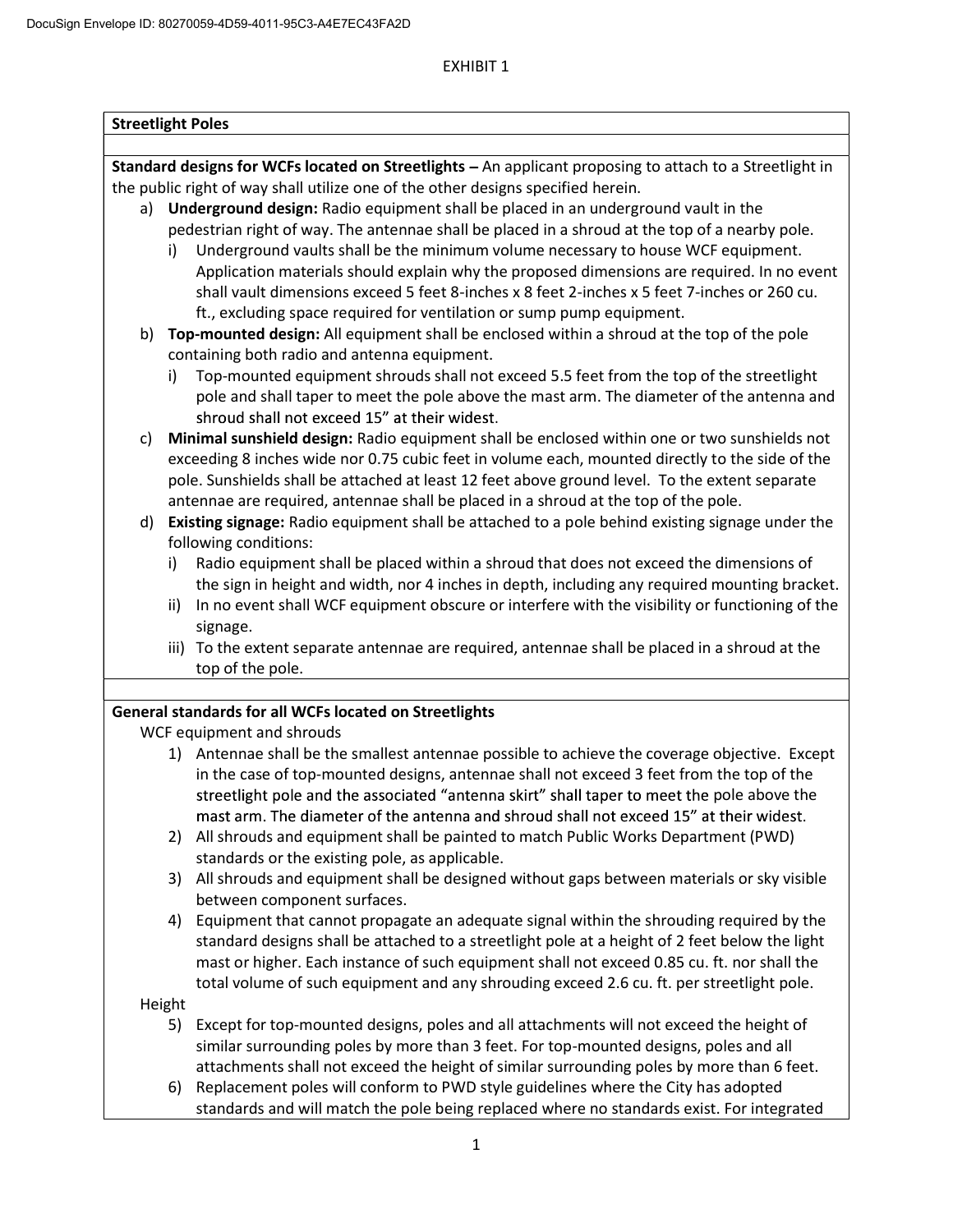$\mathsf{I}$ 

## EXHIBIT 1

| pole designs, poles shall incorporate decorative elements (e.g. fluting, decorative mast arm |                                                                                                     |  |  |  |  |
|----------------------------------------------------------------------------------------------|-----------------------------------------------------------------------------------------------------|--|--|--|--|
| and luminaire, etc.) from PWD standards or existing poles, as applicable.                    |                                                                                                     |  |  |  |  |
| Landscaping                                                                                  |                                                                                                     |  |  |  |  |
|                                                                                              | 7) At the direction of the Urban Forestry division, Applicant shall provide street trees and/or     |  |  |  |  |
|                                                                                              | smaller amenity trees that interrupt direct views of WCF equipment where Urban Forestry             |  |  |  |  |
|                                                                                              | determines appropriate space exists within 35 feet of the pole.                                     |  |  |  |  |
| 8)                                                                                           | Any existing landscaping removed or damaged by installation shall be replaced in kind.              |  |  |  |  |
| <b>Noise</b>                                                                                 |                                                                                                     |  |  |  |  |
| 9)                                                                                           | Noise shall comply with PAMC Chapter 9.10 and shall be consistent with noise-related                |  |  |  |  |
|                                                                                              | Comprehensive Plan goals and policies.                                                              |  |  |  |  |
|                                                                                              | a) In residential areas with an average 24-hour noise level $(L_{dn})$ at or below 60 decibels      |  |  |  |  |
|                                                                                              | (dB), noise generated by WCF equipment shall not cause the L <sub>dn</sub> exceed 60dB or to        |  |  |  |  |
|                                                                                              | increase by 5.0 dB or more, even if the resulting L <sub>dn</sub> would remain below 60 dB.         |  |  |  |  |
|                                                                                              | In residential areas with an $Ldn$ above 60 dB, noise generated by WCF equipment shall<br>b)        |  |  |  |  |
|                                                                                              | not cause the average to increase by 3.0 decibels (dB) or more.                                     |  |  |  |  |
|                                                                                              | Curb clearances                                                                                     |  |  |  |  |
|                                                                                              | 10) If placed below 16' above ground level, attachments shall not be placed closer than 18" to      |  |  |  |  |
|                                                                                              | the curb, nor shall they extend over the sidewalk (Caltrans Highway Design Manual Section           |  |  |  |  |
|                                                                                              | 309).                                                                                               |  |  |  |  |
|                                                                                              | 11) WCF node equipment must be at least 3' from a curb cut.                                         |  |  |  |  |
|                                                                                              | Miscellaneous                                                                                       |  |  |  |  |
|                                                                                              | 12) WCF installations shall not require any changes in the City's existing banner marketing         |  |  |  |  |
|                                                                                              | program.                                                                                            |  |  |  |  |
|                                                                                              | 13) All cabling shall be routed entirely within the pole or an attached shroud.                     |  |  |  |  |
|                                                                                              | 14) Safety signage shall be the smallest size possible to accomplish its purpose.                   |  |  |  |  |
|                                                                                              | 15) Power disconnects shall be placed in a vault near the base of the pole.                         |  |  |  |  |
|                                                                                              | 16) Except as provided in these standards, no equipment cabinets may be placed at grade.            |  |  |  |  |
|                                                                                              | 17) Light mast orientation, height, color temperature and other photometric information shall       |  |  |  |  |
|                                                                                              | comply with PWD standards.                                                                          |  |  |  |  |
| Pole location                                                                                |                                                                                                     |  |  |  |  |
|                                                                                              | 18) Nodes shall utilize existing streetlight pole locations. Any new pole locations are prohibited  |  |  |  |  |
|                                                                                              | unless approved through PWD/CPAU pole placement application.                                        |  |  |  |  |
|                                                                                              | 19) Streetlight nodes at a designated gateway location or along a scenic corridor shall not utilize |  |  |  |  |
|                                                                                              | a top-mounted design.                                                                               |  |  |  |  |
|                                                                                              |                                                                                                     |  |  |  |  |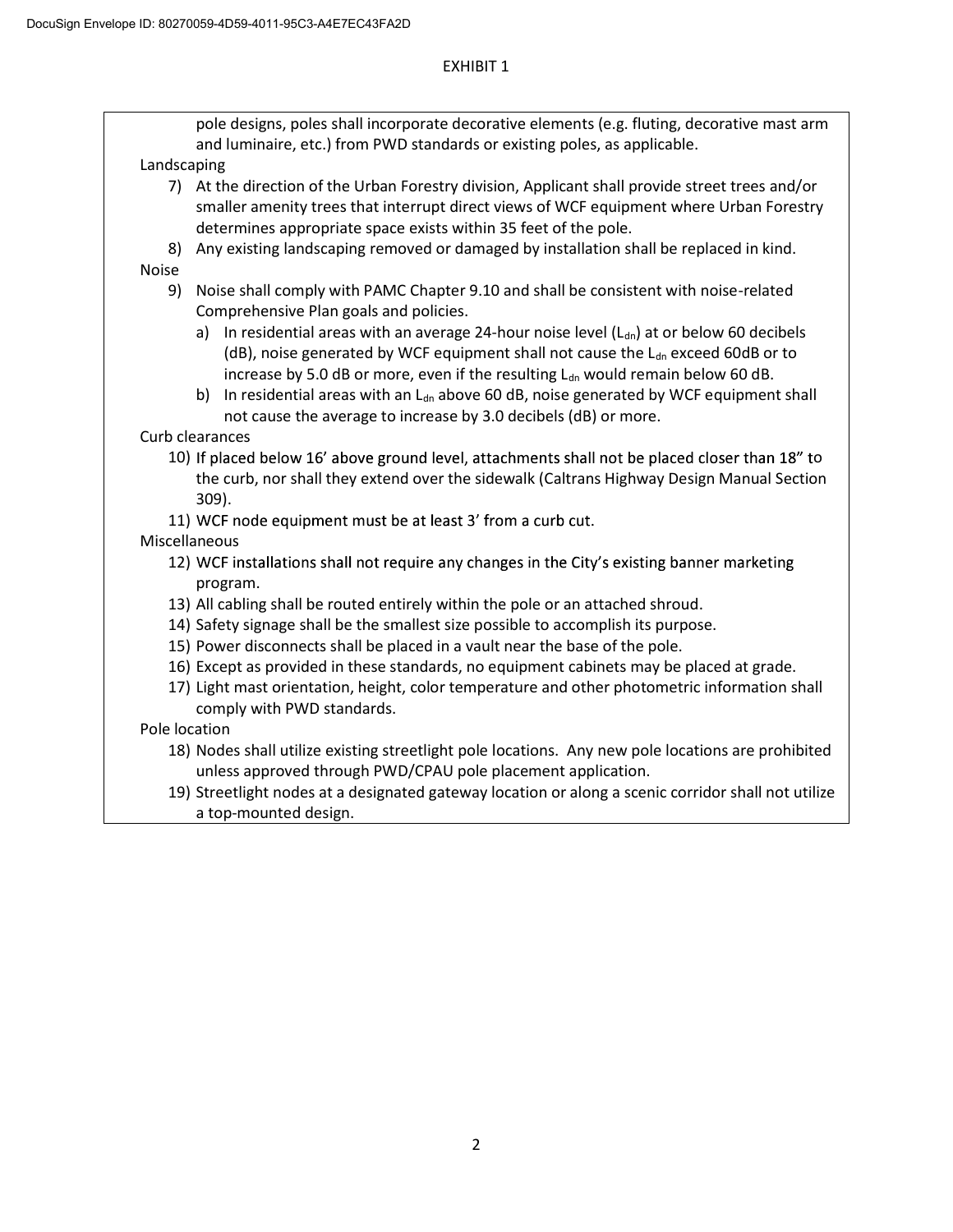# EXHIBIT 2

| <b>Wood Utility Poles</b> |                                                                                               |                                                                                                      |  |  |  |  |
|---------------------------|-----------------------------------------------------------------------------------------------|------------------------------------------------------------------------------------------------------|--|--|--|--|
|                           |                                                                                               |                                                                                                      |  |  |  |  |
|                           |                                                                                               |                                                                                                      |  |  |  |  |
|                           |                                                                                               | Standard designs for WCFs located on Wood Utility Poles - An applicant proposing to attach to a wood |  |  |  |  |
|                           |                                                                                               | utility pole in the public right of way shall utilize one of the other designs specified herein.     |  |  |  |  |
|                           |                                                                                               | a) Underground design: Radio equipment shall be placed in an underground vault in the                |  |  |  |  |
|                           |                                                                                               | pedestrian right of way. The antennae shall be placed in a shroud at the top of a nearby pole.       |  |  |  |  |
|                           | i)                                                                                            | Underground vaults shall be the minimum volume necessary to house WCF equipment.                     |  |  |  |  |
|                           |                                                                                               | Application materials should explain why the proposed dimensions are required. In no event           |  |  |  |  |
|                           |                                                                                               | shall vault dimensions exceed 5 feet 8-inches x 8 feet 2-inches x 5 feet 7-inches or 260 cu.         |  |  |  |  |
|                           |                                                                                               | ft., excluding space required for ventilation or sump pump equipment.                                |  |  |  |  |
|                           | b) Top-mounted design: All equipment shall be enclosed within a shroud at the top of the pole |                                                                                                      |  |  |  |  |
|                           |                                                                                               | containing both radio and antenna equipment.                                                         |  |  |  |  |
|                           | i)                                                                                            | Top-mounted equipment shrouds shall not exceed 5.5 feet from the top of the pole or                  |  |  |  |  |
|                           |                                                                                               | bayonet attachment, if one is used, and shall taper to meet the pole above the mast arm.             |  |  |  |  |
|                           |                                                                                               | The diameter of the antenna and shroud shall not exceed 15" at their widest.                         |  |  |  |  |
| c)                        | Minimal sunshield design: Radio equipment shall be enclosed within one or two sunshields not  |                                                                                                      |  |  |  |  |
|                           |                                                                                               | exceeding 8 inches wide nor 0.75 cubic feet in volume each, mounted directly to the side of the      |  |  |  |  |
|                           |                                                                                               | pole. To the extent separate antennae are required, antennae shall be placed in a shroud at the      |  |  |  |  |
|                           |                                                                                               | top of the pole.                                                                                     |  |  |  |  |
|                           |                                                                                               | d) Existing signage: Radio equipment shall be attached to a pole behind existing signage under the   |  |  |  |  |
|                           |                                                                                               | following conditions:                                                                                |  |  |  |  |
|                           | i)                                                                                            | Radio equipment shall be placed within a shroud that does not exceed the dimensions of               |  |  |  |  |
|                           |                                                                                               | the sign in height and width, nor 4 inches in depth, including any required mounting bracket.        |  |  |  |  |
|                           | ii)                                                                                           | In no event shall WCF equipment obscure or interfere with the visibility or functioning of the       |  |  |  |  |
|                           |                                                                                               | signage.                                                                                             |  |  |  |  |
|                           |                                                                                               | iii) To the extent separate antennae are required, antennae shall be placed in a shroud at the       |  |  |  |  |
|                           |                                                                                               | top of the pole.                                                                                     |  |  |  |  |
|                           |                                                                                               | General standards for all WCFs located on Wood Utility Poles                                         |  |  |  |  |
|                           |                                                                                               | WCF equipment and shrouds                                                                            |  |  |  |  |
|                           |                                                                                               | 1) Antennae shall be the smallest antennae possible to achieve the coverage objective.               |  |  |  |  |
|                           |                                                                                               | Antennae shall not exceed 5.5 feet from the top of the pole or bayonet attachment, if one is         |  |  |  |  |
|                           |                                                                                               | used. The diameter of the antenna and shroud shall not exceed 15" at their widest.                   |  |  |  |  |
|                           | 2)                                                                                            | Bayonet attachments and equipment or antennae at the top of the shroud shall be covered              |  |  |  |  |
|                           |                                                                                               | by a single integrated shroud and "antenna skirt" that shall meet the pole without any gaps.         |  |  |  |  |
|                           | 3)                                                                                            | All conduit shall be mounted flush to the pole.                                                      |  |  |  |  |
|                           | 4)                                                                                            | All shrouds and equipment shall be painted to match PWD standards or the existing pole, as           |  |  |  |  |
|                           |                                                                                               | applicable. Paint shall be maintained regularly and shrouds shall be repainted if necessary to       |  |  |  |  |
|                           |                                                                                               | match changes in pole color over time.                                                               |  |  |  |  |
|                           | 5)                                                                                            | All shrouds and equipment shall be designed without gaps between materials or sky visible            |  |  |  |  |
|                           |                                                                                               | between component surfaces.                                                                          |  |  |  |  |
|                           | 6)                                                                                            | Equipment that cannot propagate an adequate signal within the shrouding required by the              |  |  |  |  |
|                           |                                                                                               | standard designs shall be attached to the top of the pole or on a cross arm or brace                 |  |  |  |  |
|                           |                                                                                               | protruding from the pole to the minimum extent necessary to comply with safety standards             |  |  |  |  |
|                           |                                                                                               | including GO95. Such cross arm shall be placed as high on the pole as technically feasible.          |  |  |  |  |
|                           |                                                                                               | Each instance of such equipment shall not exceed 0.85 cu. ft. nor shall the total volume of          |  |  |  |  |
|                           |                                                                                               |                                                                                                      |  |  |  |  |
|                           |                                                                                               | such equipment exceed 2.6 cu. ft. per wood utility pole.                                             |  |  |  |  |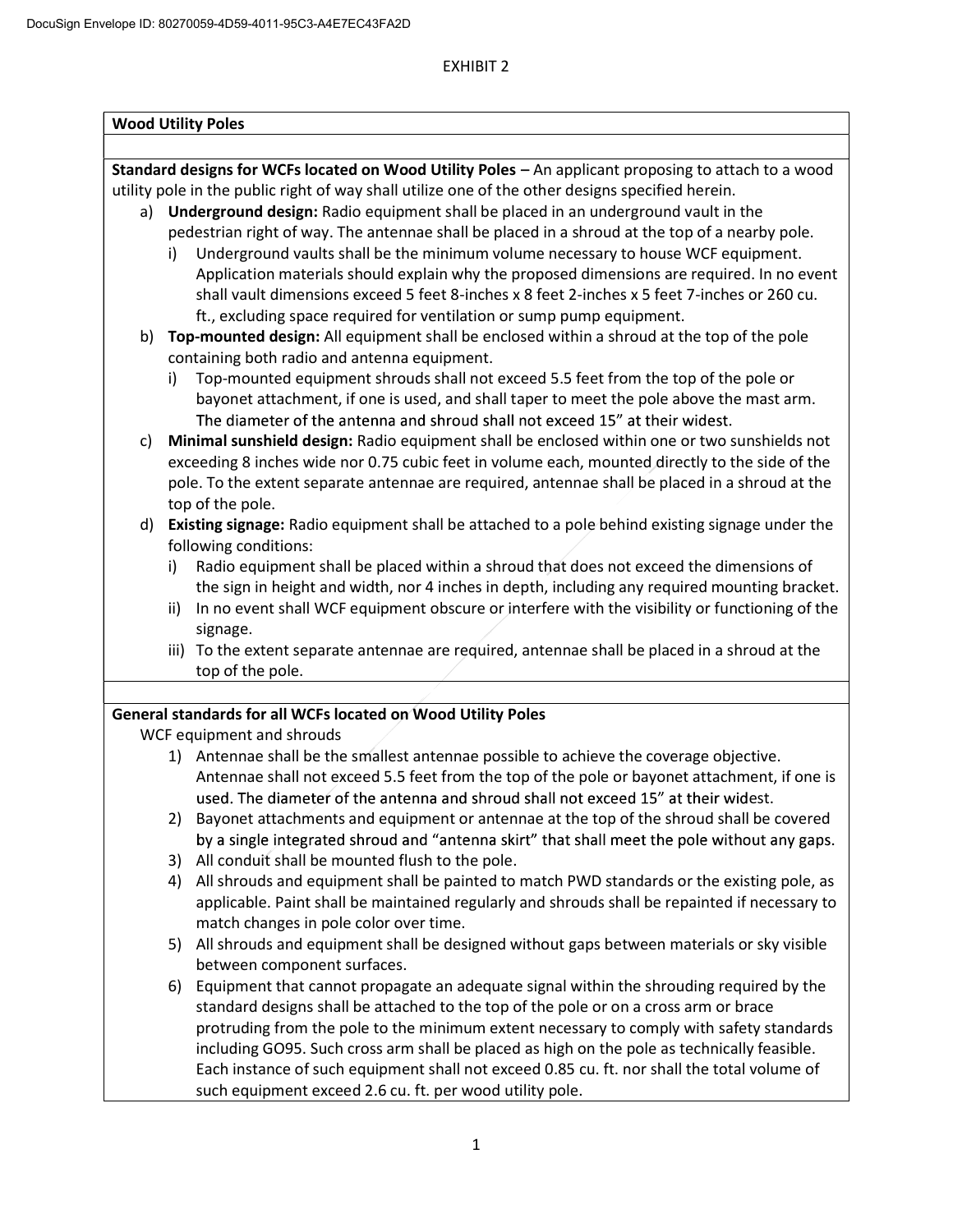## Height

- 7) For wood utility poles carrying power lines, replacement poles and pole-top bayonet attachments shall be the minimum height necessary to provide GO-95 mandated clearance between WCF equipment and power lines.
- 8) For wood utility poles without power lines, any pole top equipment shall not increase the height of the pole by more than six feet.
- 9) In no event shall the total height of a pole or replacement pole, including all equipment exceed 55 feet.
- 10) Replacement poles will conform to all standards adopted by CPAU.

# Landscaping

11) At the direction of the Urban Forestry division, Applicant shall provide street trees and/or smaller amenity trees that interrupt direct views of WCF equipment where Urban Forestry determines appropriate space exists within 35 feet of the pole.

12) Any existing landscaping removed or damaged by installation shall be replaced in kind. Noise

- 13) Noise shall comply with PAMC Chapter 9.10 and shall be consistent with noise-related Comprehensive Plan goals and policies.
	- a) In residential areas with an average 24-hour noise level  $(L<sub>dn</sub>)$  at or below 60 decibels (dB), noise generated by WCF equipment shall not cause the  $L_{dn}$  exceed 60dB or to increase by 5.0 dB or more, even if the resulting  $L<sub>dn</sub>$  would remain below 60 dB.
	- b) In residential areas with an  $L_{dn}$  above 60 dB, noise generated by WCF equipment shall not cause the average to increase by 3.0 decibels (dB) or more.

Curb clearances

- 14) If placed below 16' above ground level, attachments shall not be placed closer than 18" to the curb, nor shall they extend over the sidewalk (Caltrans Highway Design Manual Section 309).
- 15) WCF node equipment must be at least 3' from a curb cut.

Miscellaneous

- 16) Safety signage shall be the smallest size possible to accomplish its purpose.
- 17) Power disconnects shall be placed on the wood pole or in a vault near the base of the pole.
- 18) Except as provided in these standards, no equipment cabinets may be placed at grade.
- 19) If applicable, light mast orientation, height, color temperature and other photometric information shall comply with PWD standards.

Pole location

- 20) Nodes shall utilize existing wood utility pole locations. Any new pole locations are prohibited unless approved through PWD/CPAU pole placement application.
- 21) Wood utility poles at a designated gateway location or along a scenic corridor shall not utilize a top-mounted design.
- 22) WCF equipment and antennas shall be located on poles such that they do not fall within the horizontal plane defined by a 45 degree angle extending 50 feet from the center point of upper story windows, doors, balconies, and other openings.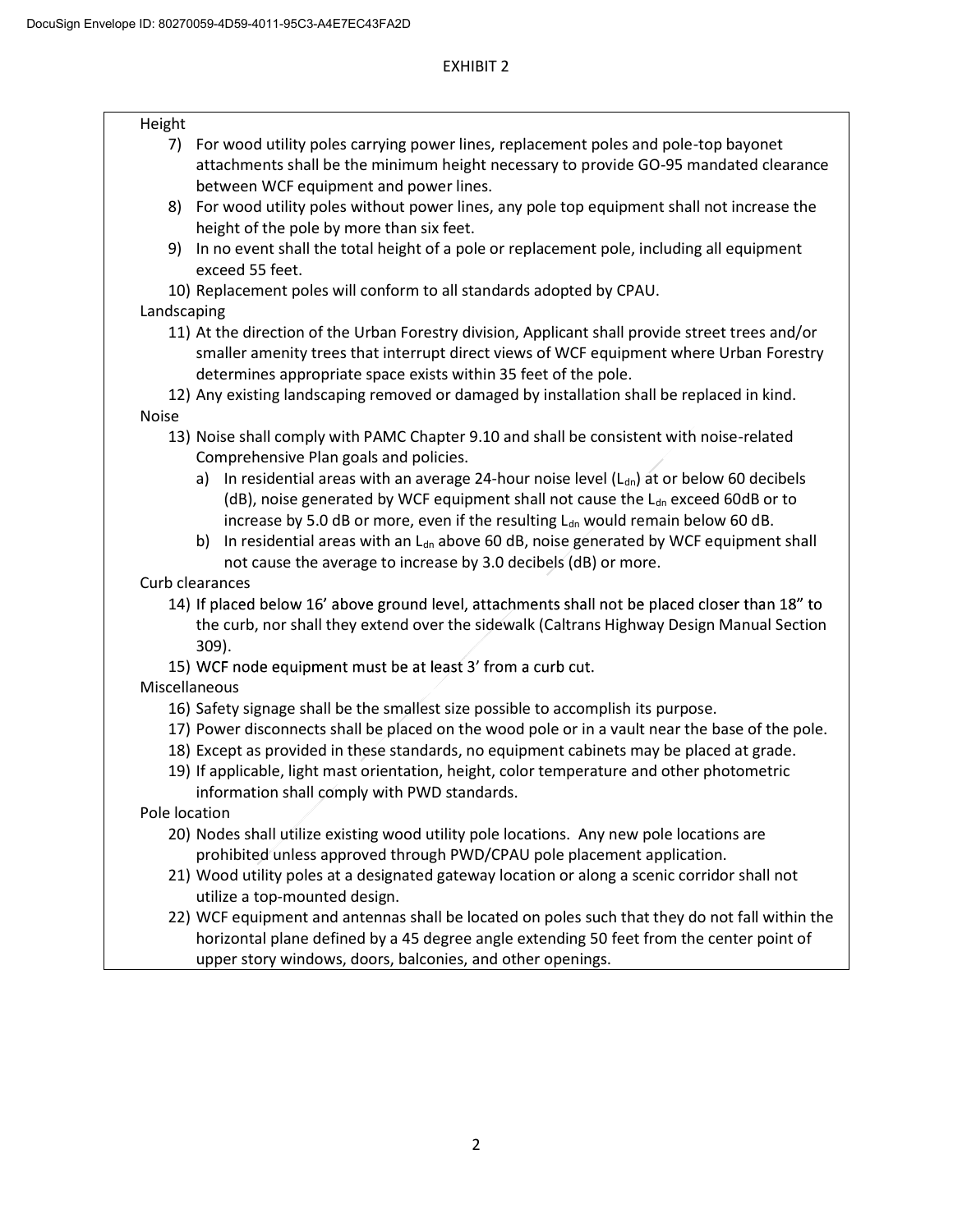

## **Certificate Of Completion**

Envelope Id: 802700594D59401195C3A4E7EC43FA2D Subject: Please DocuSign: RESO 9825 WCF Standards.docx Source Envelope: Document Pages: 7 Signatures: 5 Certificate Pages: 2 Initials: 0 AutoNav: Enabled Envelopeld Stamping: Enabled Time Zone: (UTC-08:00) Pacific Time (US & Canada)

### **Record Tracking**

Status: Original 4/23/2019 11:01:17 AM Security Appliance Status: Connected Storage Appliance Status: Connected

## **Signer Events**

Albert Yang Albert.Yang@CityofPaloAlto.org Senior Deputy City Attorney City of Palo Alto Security Level: Email, Account Authentication (None)

#### **Electronic Record and Signature Disclosure:** Not Offered via DocuSign

Jonathan Lait Jonathan.Lait@CityofPaloAlto.org Interim Director Planning and Community Environment City of Palo Alto Security Level: Email, Account Authentication (None) **Electronic Record and Signature Disclosure:** Not Offered via DocuSign

#### Ed Shikada

ed.shikada@cityofpaloalto.org **City Manager** City of Palo Alto Security Level: Email, Account Authentication (None)

#### **Electronic Record and Signature Disclosure:** Not Offered via DocuSign

Eric Filseth eric.filseth@cityofpaloalto.org Mayor Security Level: Email, Account Authentication (None)

**Electronic Record and Signature Disclosure:** Not Offered via DocuSign

Holder: Kim Lunt kimberly.lunt@cityofpaloalto.org Pool: StateLocal Pool: City of Palo Alto

## **Signature**

DocuSigned by: albert yang -<br>15B6C45220134DC...

Signature Adoption: Pre-selected Style Using IP Address: 97.126.37.95

THIS

Signature Adoption: Uploaded Signature Image Using IP Address: 12.220.157.20

Sent: 4/25/2019 9:02:45 AM Viewed: 4/25/2019 5:52:16 PM Signed: 4/25/2019 5:53:15 PM

Status: Completed

Envelope Originator:

Palo Alto, CA 94301

Location: DocuSign

Location: DocuSign

Sent: 4/23/2019 11:04:37 AM

Viewed: 4/25/2019 9:02:20 AM

Signed: 4/25/2019 9:02:43 AM

**Timestamp** 

kimberly.lunt@cityofpaloalto.org IP Address: 12.220.157.20

250 Hamilton Ave

Kim Lunt

DocuSigned by: Ed Swikada E2DCA19CCCRD4E9

Signature Adoption: Pre-selected Style Using IP Address: 174.214.35.42 Signed using mobile

DocuSianed by: Eric Filseth -64244717295F422...

Signature Adoption: Pre-selected Style Using IP Address: 108.169.4.229

Sent: 4/25/2019 5:53:17 PM Viewed: 4/25/2019 6:03:49 PM Signed: 4/25/2019 6:05:26 PM

Sent: 4/25/2019 6:05:28 PM Viewed: 4/27/2019 5:55:03 PM Signed: 4/27/2019 5:55:12 PM